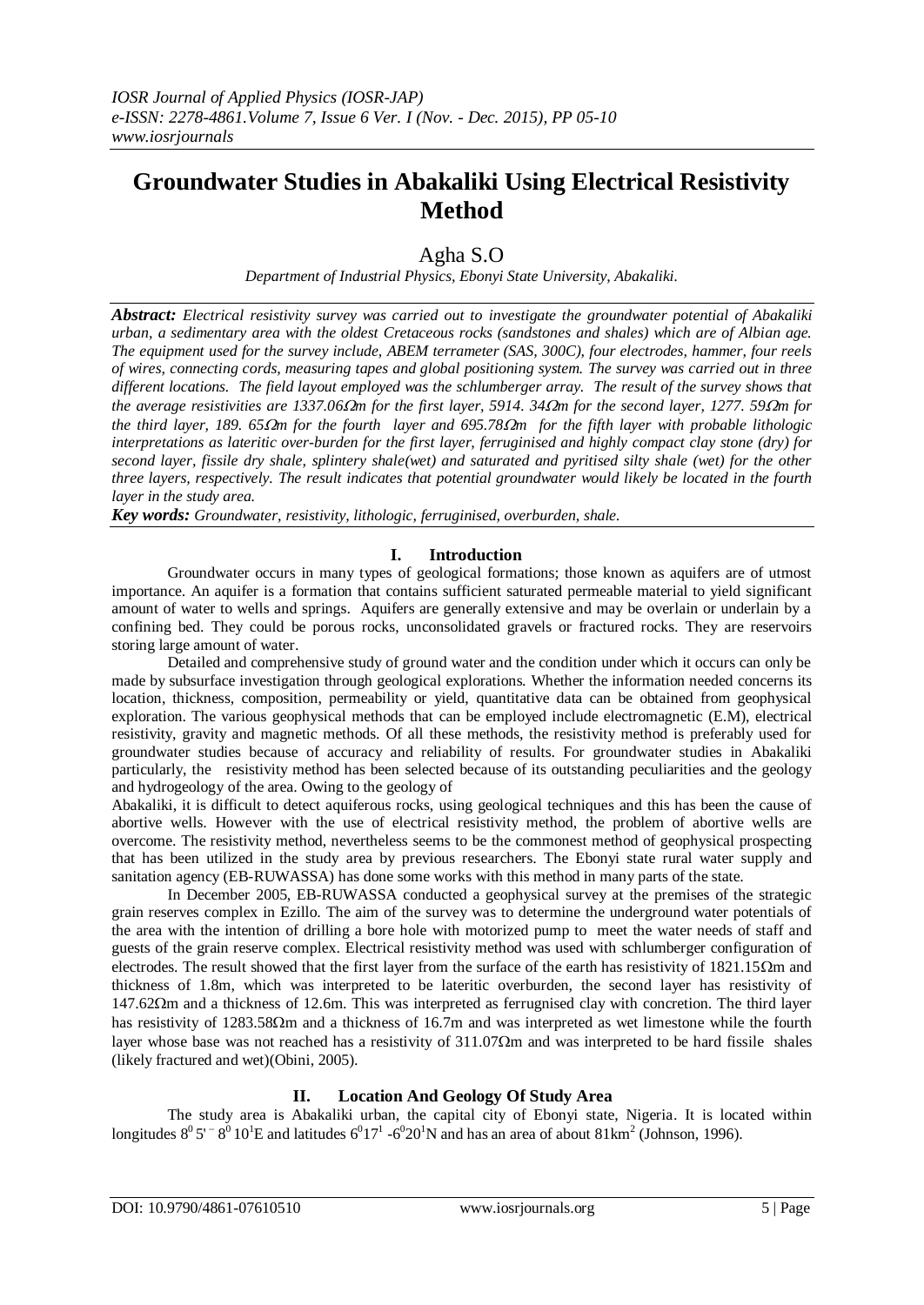The geology of the study area is quite interesting as it has the oldest rock in the world. It is situated within the Abakaliki anticlinorium which occurred as a result of tectonic movement during the Albian transgression which also gave rise to the Anambra basin and Afikpo syncline.

The stratigraphic succession consists basically of the lower Cretaceous(Albian) sediments which occur as a result of the folding and uplifting of the Abakaliki-Benue fold belt in the Santonian stage which produced the Anambra basin. The basin is predominantly filled with clastic sediments constituting several distinct lithostragraphic units deposited from upper Campanain to recent time. The lithostratigraphic units have a thickness of up to 2,500m [Egboka et al, 1984]. The study area is characterized by pyroclastics, dolerites, dark gray shales and other magmatic formations. The formations are poorly fossilized (Johnson, 1996). The Asu River group has folded during the tectonism that occurred at the early part of the Turonian stage. This activity

gave rise to the Abakaliki anticlinorium with sediments that are



Figure 1: Location map of study area showing the VES stations

Gently warped along widely spaced axes which trend in a N-E direction and pitch at a low angle to the S-W. This brought about fissures, cracks and joints within the consolidated sediments. Probably following major tectonic



Activities were igneous activities and a consequent lead zinc mineralization of the adjourning rocks. Tectonism in the area seems to have continued up till the Cenozoic Era when some basic intrusions (mainly dolerites) were emplaced (Lioyd, 1981)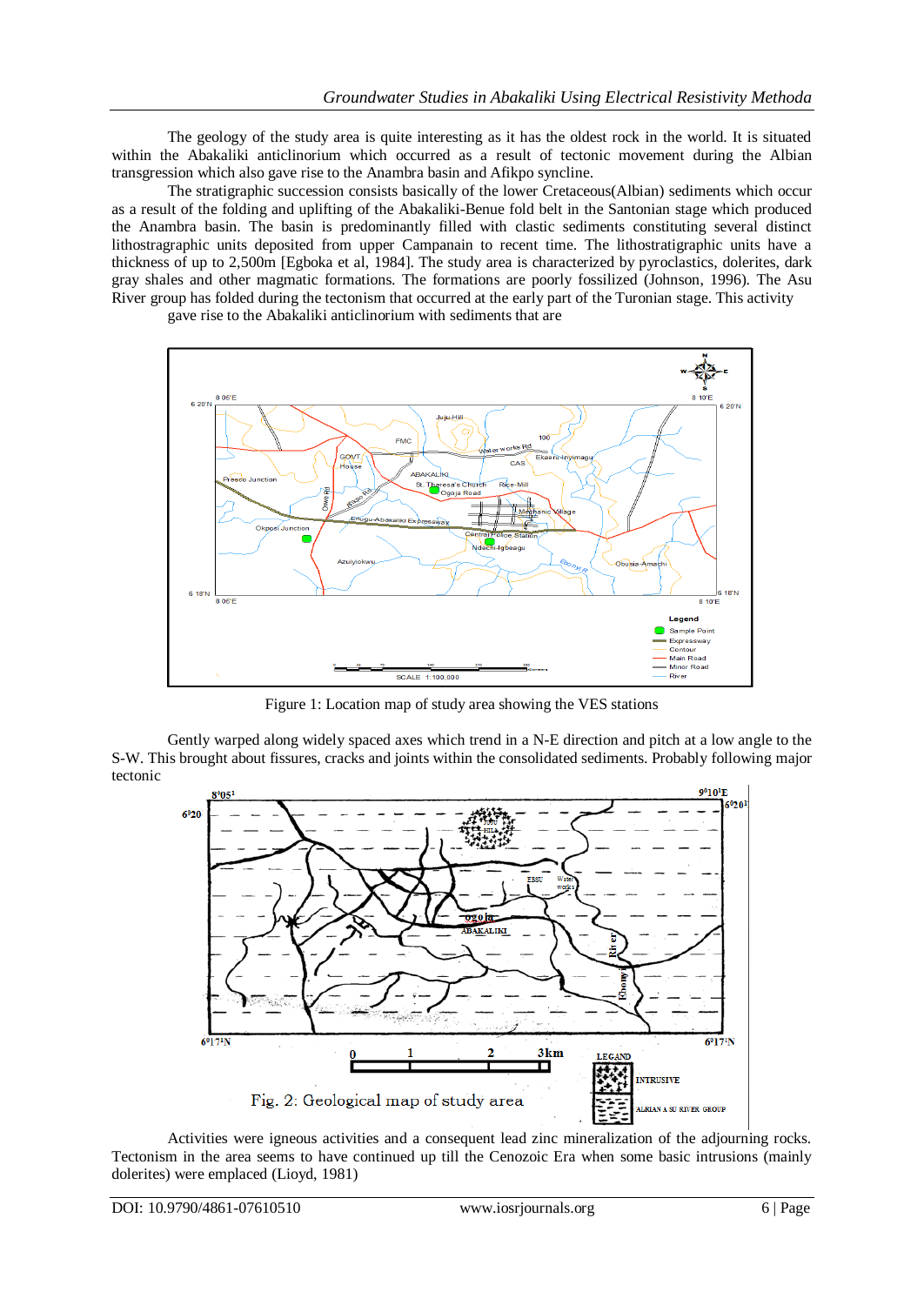#### **III. Materials And Method**

#### **Materials**

Resistivity survey equipment are designed to measure the resistance of the earth layers to a very high degree of accuracy. The resistance obtained from the field and the spacing of the electrodes are used to calculate the resistivity (apparent resistivity, a). In general, the materials needed for electrical resistivity survey for water include a terrameter for the measurement of potential difference when a current of low frequency is introduced, otherwise called resistivity meter, electrodes, cables, connecting cords, tapes, battery, hammer and global positioning system. These were utilized in this work.

#### **Method**

The electrodes array used, was the schlumberger type, which consists of two pairs of electrodes viz the potential and the current pairs. The potential pair was the inner electrodes wile the current pair constituted the outer electrodes in the array. The survey was carried out by choosing the best traverse line. The mid-point of the array on the line of traverse was determined and the terrameter placed there. The potential electrodes were initially separated by 0.2m and the current electrodes by 1m. Although the survey involved vertical electrical soundings (VES), several lateral movements of the current electrodes were made while the potential electrodes spacing remained relatively fixed. However, the potential electrodes spacing were altered at some points in order to minimize noise (Griffith, 1965). See Fig. 3 below.



Fig 3: Schematic diagram of schlumberger array with potential (V) electrodes, M, N, inner and current (I) electrodes, A, B, outer.

Since the schlumberger configuration was used for the survey, the apparent resistivity ( $\alpha$ ) were computed by multiplying the geometric factor k, by the resistance,R.

That is:

 $pa=k \times R$ and k= $\pi$  (AB/2)<sup>2</sup>-(MN/2)<sup>2</sup> MN

:.  $\text{pa} = \pi \left( \text{AB}/2 \right)^2 - (\text{MN}/2)^2 \Delta \text{v/I}$ 

**Field Measurement**: The data used in this work were obtained from three different locations within the study area which includes Okposi street junction, St. Theresa's catholic church, and Central police station. The azimuths of the traverses were measured to be  $036^{\circ}$ NE for okposi street junction,  $043^{\circ}$ NE for central police station and  $070^{\circ}$ NE at St. Theresa's catholic church.

The longitudes and latitudes of Okposi street junction were measured to be  $06.44524^{\circ}E$  and  $007.96178^{\circ}N$ respectively. For St. Theresa's Catholic church they were  $06.44871^{\circ}E$  and  $007.96672^{\circ}N$ . respectively. The third location, Central police station had longitudes and latitudes of  $06.44367^{\circ}E$  and  $007.96459^{\circ}N$  respectively;. The altitudes of the locations were determined to be 133m, 129m and 118m for the first, second and third locations, respectively.

#### **IV. Results And Discussions**

The data obtained from measurements include the resistance reading of the terrameter at various survey points within each location and the corresponding current and potential electrode spacing measured from the array. The apparent resistivities (a) were evaluated and plotted against half-current electrode spacing AB/2 on a log-log graph using computer modeling. The resulting VES curves for the three locations surveyed are shown in Figs 4-6 below.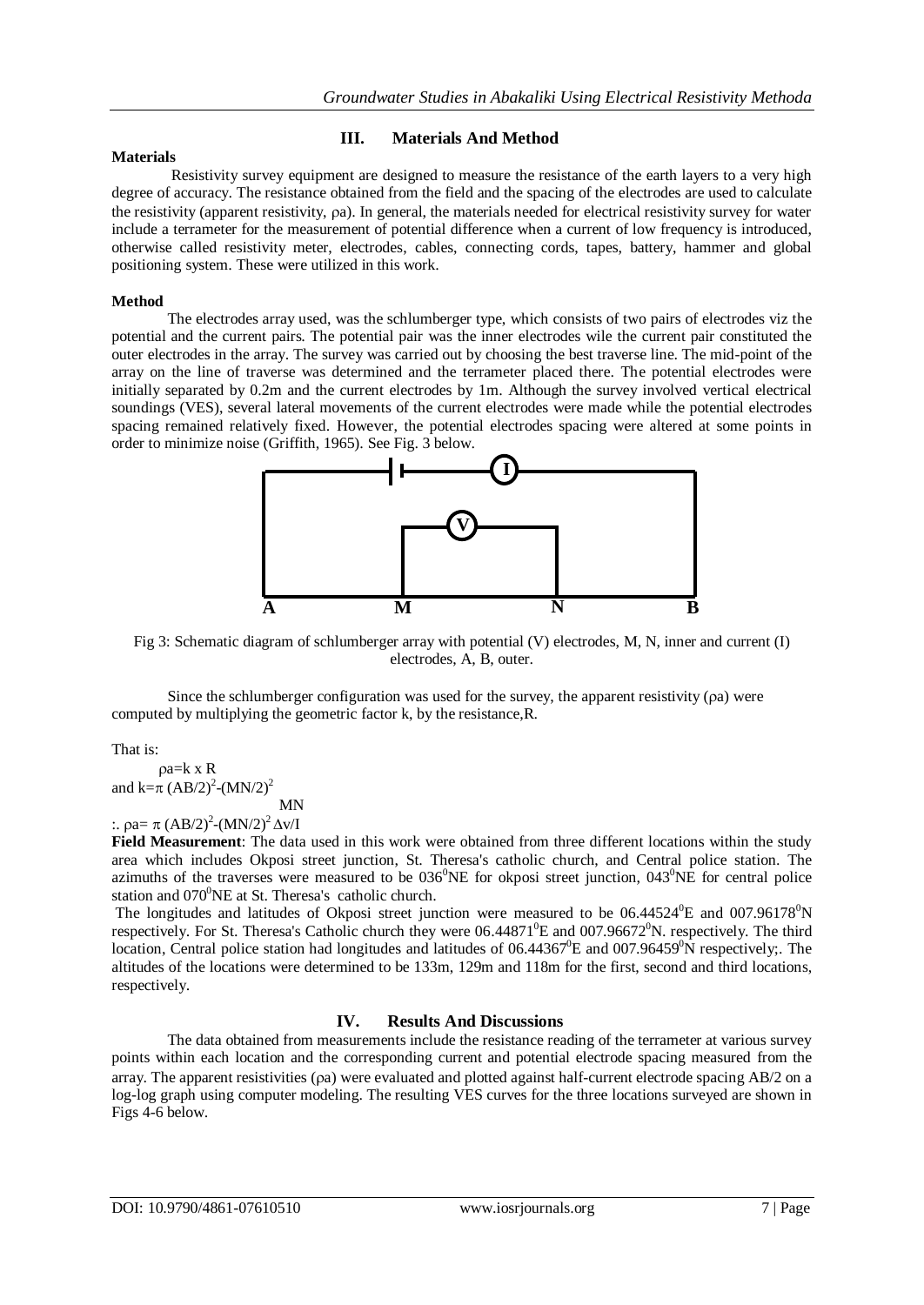

Fig 4: VES curve for resistivity data obtained at location 1



Fig 5: VES curve for resistivity data obtained at location 2



Fig 6: VES curve for resistivity data obtained at location 3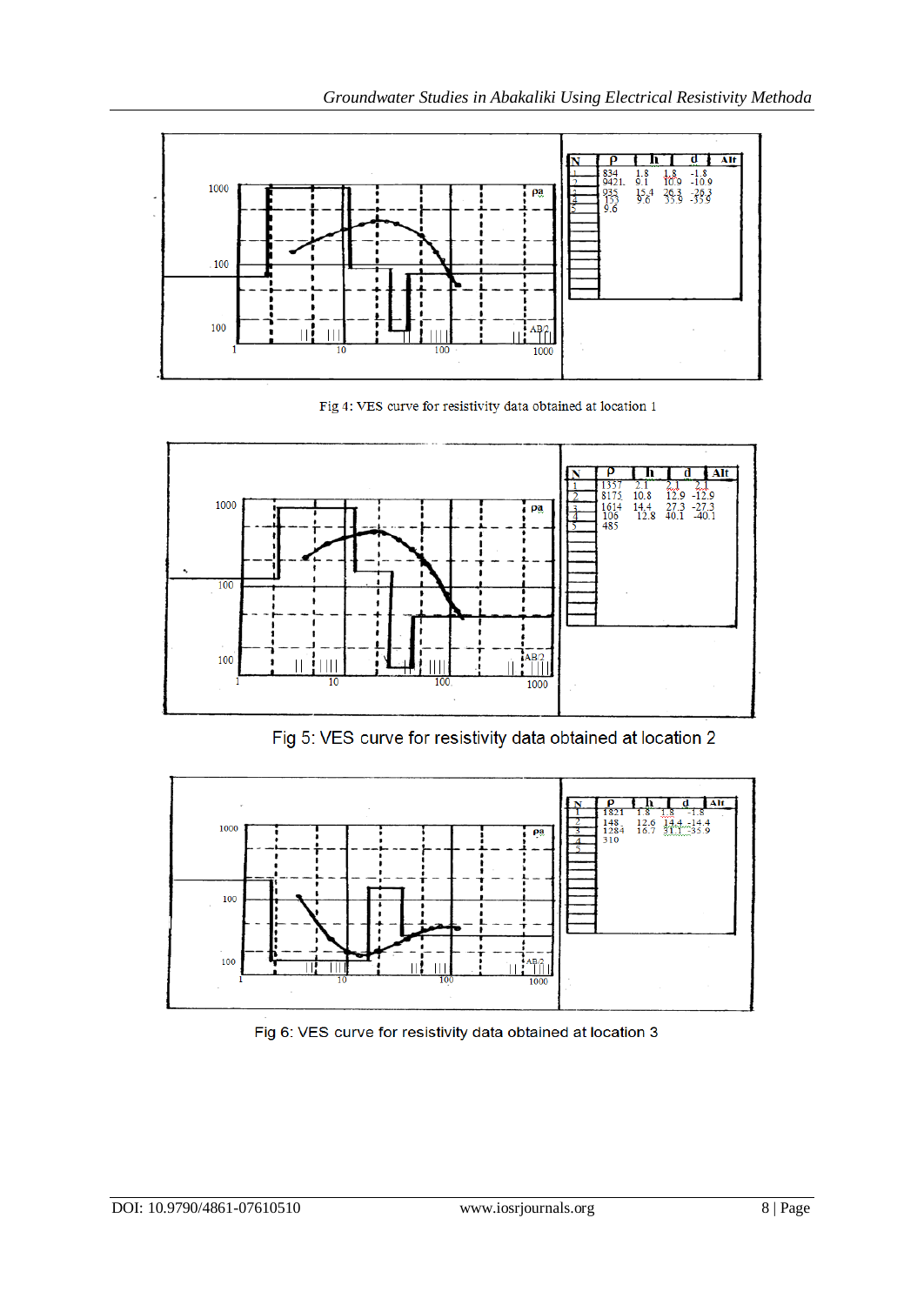#### **V. Interpretation Of Results**

Since the resistivity of the earth's subsurface layers seldom changes, the resistivity values and depth measured which have fairly very close range of values were grouped together as one layer (Kearey and brooks, 1984) resulting in a maximum of five layers for okposi street junction, five layers for St. Theresa's catholic church and four layers for central police station. The grouping of these layers involved taking the average of resistivity values for a given range presumed to have fairly close range of resistivity (Telford et al, 1976)

 After a careful interpretation of the log-log curves of Figs 4-6 above, and the equivalence plots from the computer software  $1_{\text{pl}}$  2win, version 2.1, the following tables(Tables 1 to 3) were obtained which presents the deduced results in the form of stratigraphic units alongside their resistivity and thickness values

| Layer | Depth(m)          | Thickness(m) | Resistivity $\alpha$ ( $\Omega$ m) | Lithology                                           |  |  |  |  |  |
|-------|-------------------|--------------|------------------------------------|-----------------------------------------------------|--|--|--|--|--|
|       | 1.80              | - 80         | 834.46                             | Loose Lateritic earth with over burden              |  |  |  |  |  |
|       | 10.9              | 9.1          | 9420.81                            | Ferruginised and high compact claystone(dry)        |  |  |  |  |  |
|       | 26.3              | 15.4         | 935.12                             | Fissile shale (well compacted (dry)                 |  |  |  |  |  |
|       | 36.7              | 9.6          | 152.67                             | Splintery shale with clay bands (wet and saturated) |  |  |  |  |  |
|       | Based not reached |              | 906.22                             | Pyritized silty shale (wet)                         |  |  |  |  |  |

Table 1: Interpretation of result from location 1

| Laver | Depth $(m)$      | Thickness (m) | Resistivity $\varphi$ a ( $\Omega$ m) | Lithology                                           |  |
|-------|------------------|---------------|---------------------------------------|-----------------------------------------------------|--|
|       |                  |               | 1357.38                               | Over-burden (dry and laterlic)                      |  |
|       | 12.9             | 10.8          | 8174.58                               | Ferrugnisied and high compact claystone (damp)      |  |
|       | 27.9             | 14.4          | 1614.06                               | Fissile shale (well compact (dry)                   |  |
|       | 40.1             | 12.8          | 106.21                                | Splintery shale with clay bands (wet and saturated) |  |
|       | Base not reached |               | 485.33                                | Pyritized silty shale (wet)                         |  |

 $T_{\rm eff}$  is  $\Delta$ . Interpretation of result from location  $\Delta$ 

Table 3: Interpretation of result from location 3

| Laver | Depth $(m)$      | Thickness (m) | Resistivity $\mathbf{pa}(\Omega \mathbf{m})$ | lithology                                    |
|-------|------------------|---------------|----------------------------------------------|----------------------------------------------|
|       | 1.8              | 1.8           | 1821.15                                      | Lateritic over burden (including the dry top |
|       |                  |               |                                              | soil)                                        |
|       | 14.4             | 12.6          | 147.62                                       | Ferrugnisied clay with concertions)          |
|       | 16.7             | 16.7          | 1283.58                                      | Limestone                                    |
|       |                  |               |                                              | (damp)                                       |
|       | Base not reached |               | 310.07                                       | Hard fissile shale (likely fractured and     |
|       |                  |               |                                              | wet).                                        |
|       |                  |               |                                              |                                              |

#### **VI. Conclusion**

 From Figs. 4 to 6, the average apparent resistivities and thicknesses of the subsurface layers of Abakaliki were estimated to be 1337.06  $\Omega$ m and 1.9m for the first layer, 5914.34  $\Omega$ m and 10.8m for the second layer, 1277.59  $\Omega$ m and 15.5m for the third layer, 189.65  $\Omega$ m and 11.0m for the fourth layer.

 The average depth to each of the layers in the surveyed area from the earth's surface are 1.9m, 12.7m, 28.2m and 39.20m for the first four layers. And these layers are interpreted to be lateritic over-burden, ferrugnisied clay, fissile dry shale, splintery wet shale.

The fourth layer of Abakaliki with average resistivity and thickness of  $189.65\Omega$ m and  $11.0$ m respectively and which is interpreted as splintery wet shale is likely to substantially yield water to wells when exploited. It is therefore suspected to be the aquifer of the study area. The fifth layer whose base was not reached has average resistivity of 695.78  $\Omega$ m.

#### **VII. Recommendation**

We recommend that other geophysical methods such as the seismic refraction method be used for complimentary investigation in the study area so as to confirm these findings.

### **References**

- [1]. Agwuaobi, O.E, (1984): Resistivity and Magnetic Survey for ground water in the Jos area of plateau. 95pp.<br>[2]. Allison, I.S, and Palmer, D.F, (1980): Geology, the science of changing earth 7<sup>th</sup> edition.
- 
- [3]. Dobrin, H. (1978): Groundwater Hydrology. McGraw-Hill coy., New York.<br>[4]. Egboka, B.C.E. and Okpoko, E.I., (1984): Gully erosion in the Agulu Nar
- [4]. Egboka, B.C.E. and Okpoko, E.I., (1984): Gully erosion in the Agulu Nanka region of Anambra state Nigeria. In: Challenges in African Hydrology:335-347.
- [5]. Freeze, R.A. and Cherry, J.A. (1978): Groundwater, prentice-Hall Inc, Englewood Chiffs, new Jersey.
- [6]. Griffiths. D.H., and King R.F, (1981): Applied Geophysics, for Geologists and Engineers, pergamon press ltd. U.K. [7]. Habberiam, O.E. (1979): Occurrence, Origin and Discharge of Groundwater, Dover, New York.
- Habberjam, O.E. (1979): Occurrence, Origin and Discharge of Groundwater, Dover, New York.
- [8]. Johnson, E.E. (1966) Groundwater resource evaluation. McGraw-Hill publishing.<br>[9]. Johnson, E.I. (1996): groundwater pollution, Elsevier, Amsterdam international.
- Johnson, E.I, (1996):- groundwater pollution, Elsevier, Amsterdam international.